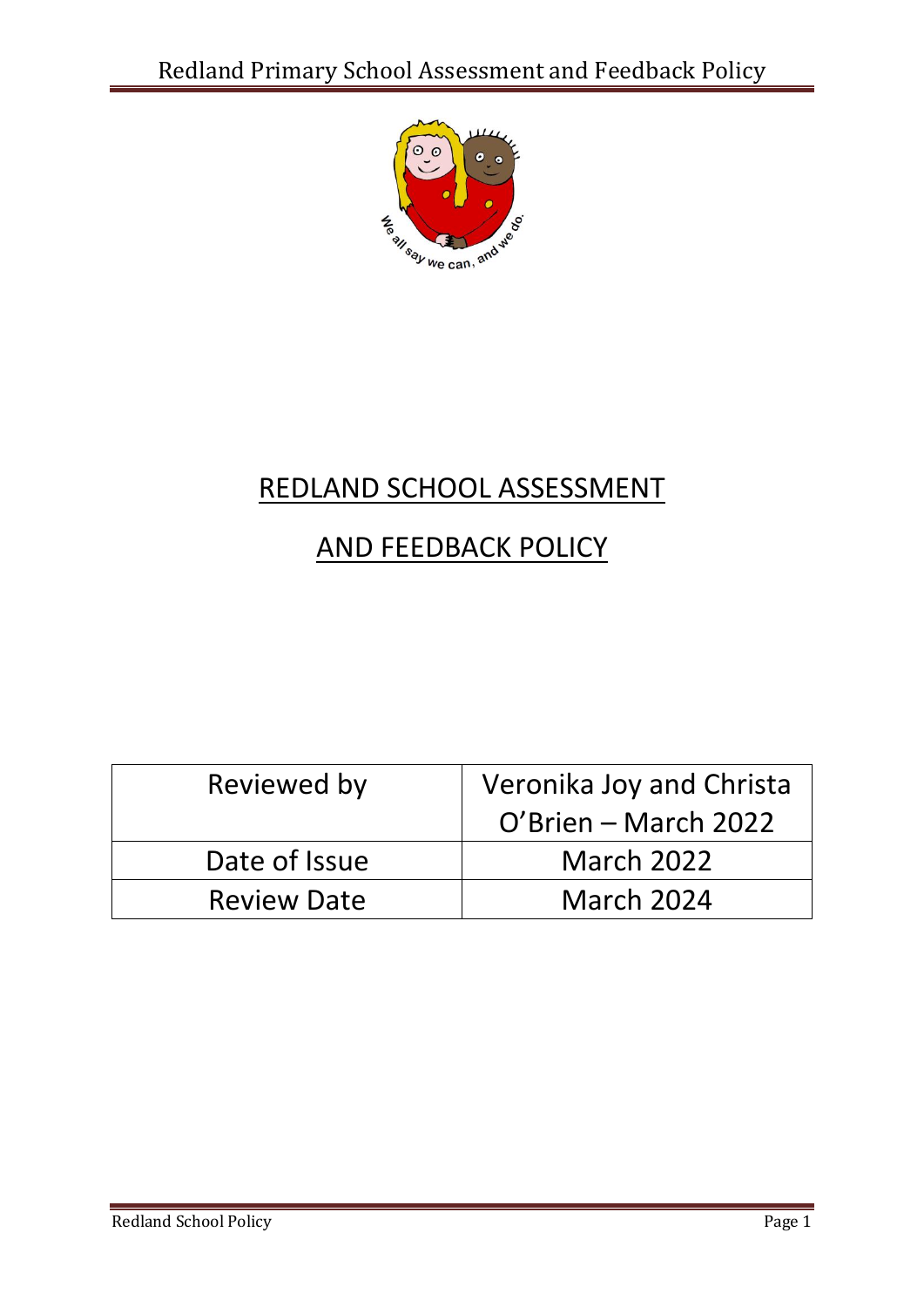'Teacher Assessment is first and foremost about helping children to learn'.

## AIMS:

- To improve the quality of teaching and learning in our school by using assessment information appropriately
- To monitor the progress the children in our school make
- To inform future planning, target-setting, evaluations and interventions

#### ROLE OF THE TEACHER:

- To plan for assessment opportunities
- To use assessment information gathered to develop learning opportunities
- To monitor the progress of the children in their class and share with SLT, children, parents/carers and external agencies when necessary
- To teach and model self and peer assessment strategies in order that children develop ownership of their learning
- To give children effective feedback, identifying the next steps in their learning
- To give children reflection time to act on any feedback
- To ensure that children are given appropriate learning opportunities in order to meet their targets, and to raise concerns with the appropriate staff member(s) if children do not appear to be meeting their targets

#### ROLE OF THE PUPIL:

- To develop strategies for self and peer assessment
- To take an active role in their learning e.g.
	- $\sim$  Acting on feedback given
	- ~ Using Success Criteria to evaluate their own/others' work
	- $\sim$  Asking questions

#### ASSESSMENTS IN OUR SCHOOL:

- Statutory tests Phonics Screening; KS1 Teacher Assessments (& Tests); End of Key Stage 2 Tests
- On-going teacher assessments using a range of materials in Reading, Writing and Maths. This is formalised in Insight, 3 times a year.
- End of unit tests/tasks where the teacher thinks it is appropriate as an aid to teacher assessment

#### MONITORING PROGRESS:

- Pupil progress meetings between class teachers & members of SLT
- Moderation of work on a regular basis (as identified by subject leaders/SLT)
- Use of Insight, 'FFT' and 'IDSR' to track cohorts, groups of pupils and individual pupils when necessary

#### REPORTING:

- Opportunities for parent consultation evenings
- Provide an end of year written report which include results of statutory tests and assessments, where necessary and gives information relating to progress and attainment.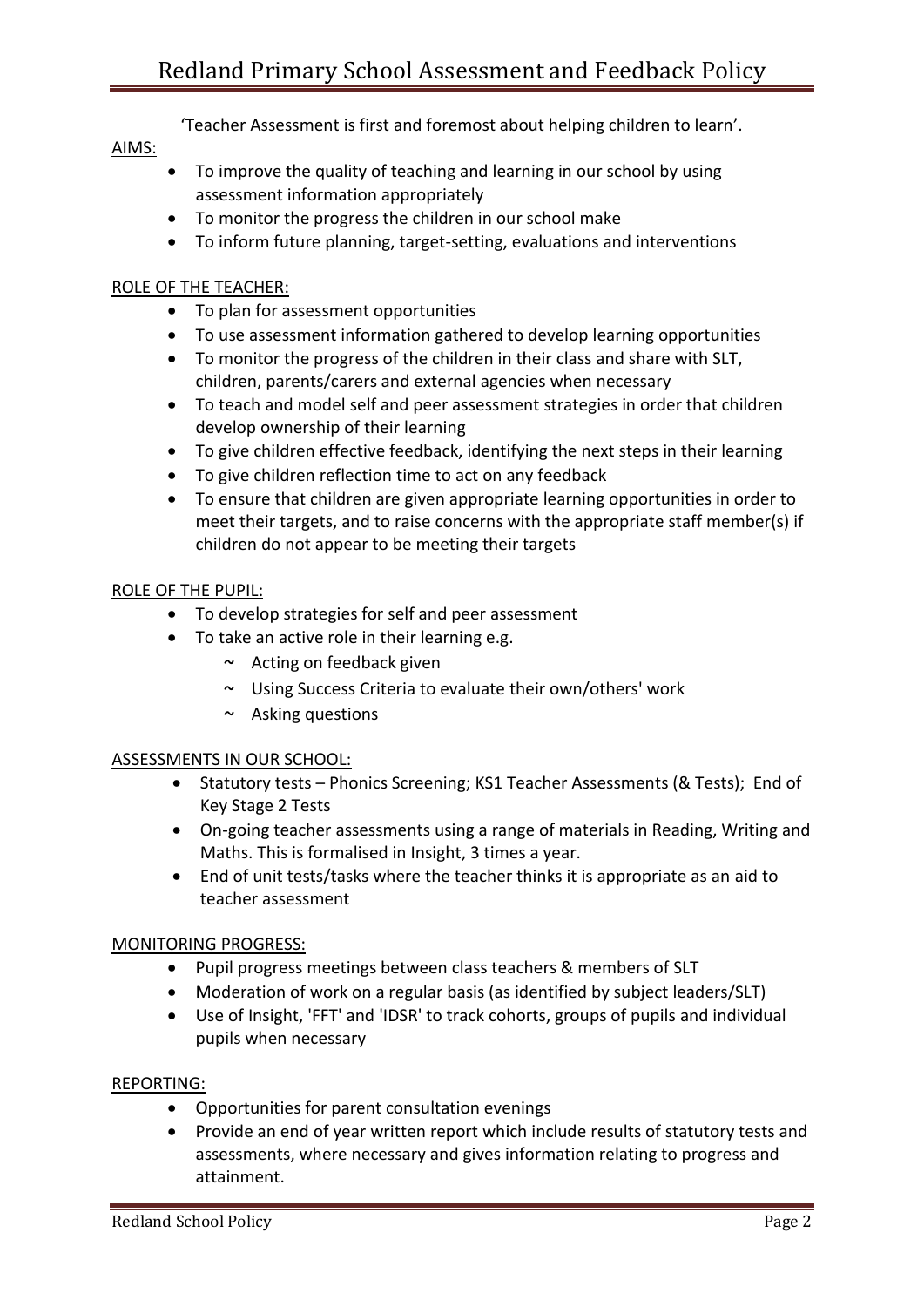#### FEEDBACK STRATEGIES:

As teachers, we recognise that the most valuable feedback happens **with** the child.

Feedback can take different forms including:

- Verbal feedback in class/groups or 1-1
- Summative and formative feedback/marking to acknowledge children's work and understanding
- Self/Peer marking this needs to be explicitly modelled by the teacher in the first instance.

#### MARKING – KS2

Teachers in KS2 mark in purple. Supply teachers should mark all work they have taught and should initial any comments made. See Appendix A for marking codes.

#### Equal Opportunities

All children are entitled to be taught in ways appropriate to their abilities enabling individuals to demonstrate progress and achievement, regardless of gender, culture or special needs.